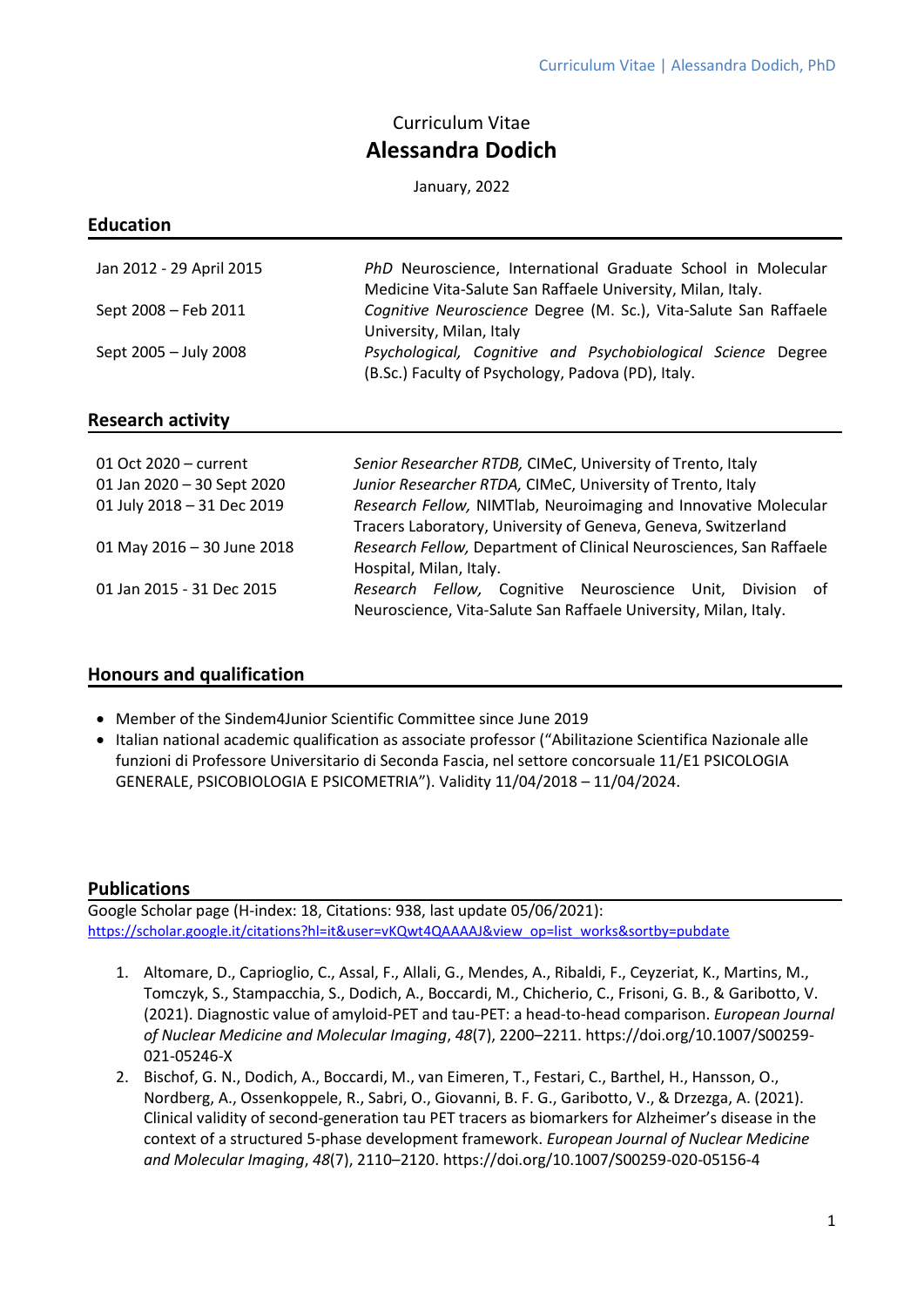- 3. Boccardi, M., Dodich, A., Albanese, E., Gayet-Ageron, A., Festari, C., Ashton, N. J., Bischof, G. N., Chiotis, K., Leuzy, A., Wolters, E. E., Walter, M. A., Rabinovici, G. D., Carrillo, M., Drzezga, A., Hansson, O., Nordberg, A., Ossenkoppele, R., Villemagne, V. L., Winblad, B., … Garibotto, V. (2021). The strategic biomarker roadmap for the validation of Alzheimer's diagnostic biomarkers: methodological update. *European Journal of Nuclear Medicine and Molecular Imaging*, *48*(7), 2070–2085. https://doi.org/10.1007/S00259-020-05120-2
- 4. Boccardi, M., Dodich, A., Albanese, E., Gayet-Ageron, A., Festari, C., Ashton, N. J., Bischof, G. N., Chiotis, K., Leuzy, A., Wolters, E. E., Walter, M., Rabinovici, G. D., Carrillo, M., Drzezga, A., Hansson, O., Nordberg, A., Ossenkoppele, R., Villemagne, V. L., Winblad, B., … Garibotto, V. (2021). Correction to: The Strategic Biomarker Roadmap for the validation of Alzheimer's diagnostic biomarkers: methodological update (European Journal of Nuclear Medicine and Molecular Imaging, (2021), 48, 7, (2070-2085), 10.1007/s00259-020-05120-2). *European Journal of Nuclear Medicine and Molecular Imaging*. https://doi.org/10.1007/S00259-021-05549-Z
- 5. Boccardi, M., Monsch, A. U., Ferrari, C., Altomare, D., Berres, M., Bos, I., Buchmann, A., Cerami, C., Didic, M., Festari, C., Nicolosi, V., Sacco, L., Aerts, L., Albanese, E., Annoni, J.-M. M., Ballhausen, N., Chicherio, C., Démonet, J.-F. F., Descloux, V., … Consortium for the Harmonization of Neuropsychological Assessment for Neurocognitive Disorders (https://nextcloud.dzne.de/index.php/s/EwXjLab9caQTbQe). (2021). Harmonizing neuropsychological assessment formild neurocognitive disorders in Europe. *Alzheimer's and Dementia*, *1*–*4*. https://doi.org/10.1002/ALZ.12365
- 6. Brioschi Guevara, A., Bieler, M., Altomare, D., Berthier, M., Csajka, C., Dautricourt, S., Démonet, J. F., Dodich, A., Frisoni, G. B., Miniussi, C., Molinuevo, J. L., Ribaldi, F., Scheltens, P., & Chételat, G. (2021). Protocols for cognitive enhancement. A user manual for Brain Health Services—part 5 of 6. *Alzheimer's Research and Therapy*, *13*(1). https://doi.org/10.1186/S13195-021-00844-1
- 7. Cerami, C., Canevelli, M., Santi, G. C., Galandra, C., Dodich, A., Cappa, S. F., Vecchi, T., & Crespi, C. (2021). Identifying Frail Populations for Disease Risk Prediction and Intervention Planning in the Covid-19 Era: A Focus on Social Isolation and Vulnerability. *Frontiers in Psychiatry*, *12*, 626682. https://doi.org/10.3389/FPSYT.2021.626682
- 8. Cerami, C., Galandra, C., Santi, G. C., Dodich, A., Cappa, S. F., Vecchi, T., & Crespi, C. (2021). Risk-Aversion for Negative Health Outcomes May Promote Individual Compliance to Containment Measures in Covid-19 Pandemic Chiara. *Frontiers in Psychology*, *12*, 666454. https://doi.org/10.3389/FPSYG.2021.666454
- 9. Chiotis, K., Dodich, A., Boccardi, M., Festari, C., Drzezga, A., Hansson, O., Ossenkoppele, R., Frisoni, G., Garibotto, V., & Nordberg, A. (2021). Clinical validity of increased cortical binding of tau ligands of the THK family and PBB3 on PET as biomarkers for Alzheimer's disease in the context of a structured 5-phase development framework. *European Journal of Nuclear Medicine and Molecular Imaging*, *48*(7), 2086–2096. https://doi.org/10.1007/S00259-021-05277-4
- 10. Dodich, A., Crespi, C., Santi, G. C., Cappa, S. F., & Cerami, C. (2021). Evaluation of Discriminative Detection Abilities of Social Cognition Measures for the Diagnosis of the Behavioral Variant of Frontotemporal Dementia: a Systematic Review. *Neuropsychology Review*, *31*(2), 251–266. https://doi.org/10.1007/S11065-020-09457-1
- 11. Dodich, A., Crespi, C., Santi, G. C., Luzzi, S., Ranaldi, V., Iannaccone, S., Marcone, A., Zamboni, M., Cappa, S. F., & Cerami, C. (2021). Diagnostic Accuracy of Affective Social Tasks in the Clinical Classification between the Behavioral Variant of Frontotemporal Dementia and Other Neurodegenerative Disease. *Journal of Alzheimer's Disease*, *80*(4), 1401–1411. https://doi.org/10.3233/JAD-201210
- 12. Dodich, A., Crespi, C., Santi, G. C., Marcone, A., Iannaccone, S., Perani, D., Cappa, S. F., & Cerami, C. (2021). Emotion Recognition Deficits in the Differential Diagnosis of Amnestic Mild Cognitive Impairment: A Cognitive Marker for the Limbic-Predominant Phenotype Alessandra. *Journal of the International Neuropsychological Society*, 1–7. https://doi.org/10.1017/S1355617721000254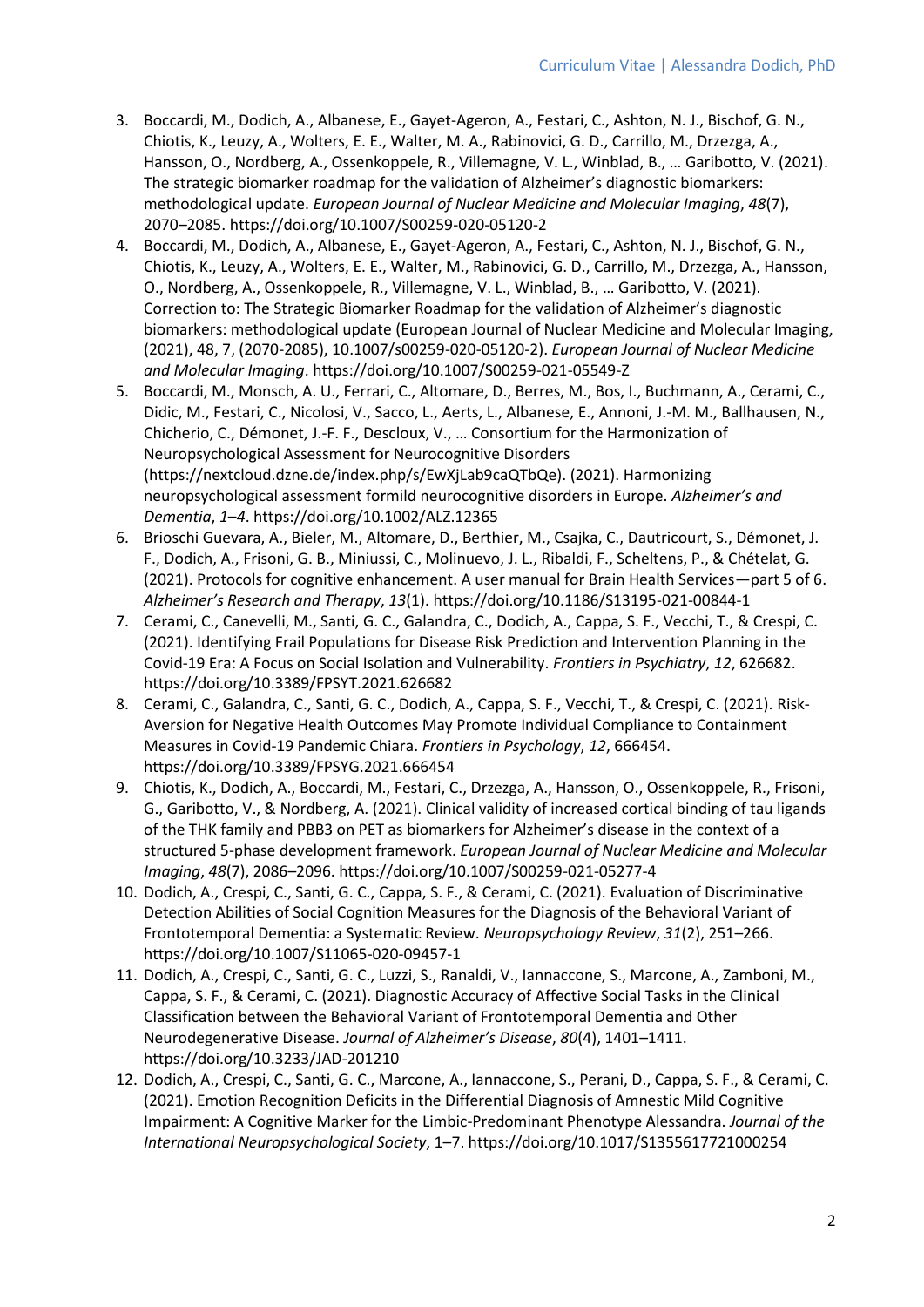- 13. Dodich, A., Papagno, C., Turella, L., Meli, C., Zappini, F., Narduzzi, P., Gober, A., Pierotti, E., & Falla, M. (2021). The Role of Social Cognition Abilities in Parkinson's Disease in the Era of COVID-19 Emergency. *Frontiers in Psychology*, *12*, 571991. https://doi.org/10.3389/FPSYG.2021.571991
- 14. Falla, M., Dodich, A., Papagno, C., Gober, A., Narduzzi, P., Pierotti, E., Falk, M., Zappini, F., Colosimo, C., & Turella, L. (2021). Lockdown effects on Parkinson's disease during COVID-19 pandemic: a pilot study. *Acta Neurologica Belgica*, *121*(5), 1191–1198. https://doi.org/10.1007/S13760-021-01732-Z
- 15. Brandt, N., Dodich, A., Perani, D., Ratib, O., Trombella, S., Frisoni, G. B., & Garibotto, V. (2020). Basal forebrain metabolism in Alzheimer's disease continuum: relationship with education. *Neurobiology of Aging*, *87*, 70–77. https://doi.org/10.1016/J.NEUROBIOLAGING.2019.11.013
- 16. Cerami, C., Dodich, A., Iannaccone, S., Magnani, G., Marcone, A., Guglielmo, P., Vanoli, G., Cappa, S. F., & Perani, D. (2020). Individual Brain Metabolic Signatures in Corticobasal Syndrome. *Journal of Alzheimer's Disease*, *76*(2), 517–528. https://doi.org/10.3233/JAD-200153
- 17. Cerami, C., Santi, G. C., Galandra, C., Dodich, A., Cappa, S. F., Vecchi, T., & Crespi, C. (2020). Covid-19 Outbreak In Italy: Are We Ready for the Psychosocial and the Economic Crisis? Baseline Findings From the PsyCovid Study. *Frontiers in Psychiatry*, *11*, 556. https://doi.org/10.3389/FPSYT.2020.00556
- 18. Crespi, C., Dodich, A., Iannaccone, S., Marcone, A., Falini, A., Cappa, S. F., & Cerami, C. (2020). Diffusion tensor imaging evidence of corticospinal pathway involvement in frontotemporal lobar degeneration. *Cortex*, *125*, 1–11. https://doi.org/10.1016/J.CORTEX.2019.11.022
- 19. Crespi, C., Santi, G. C., Dodich, A., Lupo, F., Greco, L. C., Piccoli, T., Lunetta, C., & Cerami, C. (2020). Unraveling Moral Reasoning in Amyotrophic Lateral Sclerosis: How Emotional Detachment Modifies Moral Judgment. *Frontiers in Psychology*, *11*, 2083. https://doi.org/10.3389/FPSYG.2020.02083
- 20. Dodich, A., Mendes, A., Assal, F., Chicherio, C., Rakotomiaramanana, B., Andryszak, P., Festari, C., Ribaldi, F., Scheffler, M., Schibli, R., Schwarz, A. J., Zekry, D., Lövblad, K. O., Boccardi, M., Unschuld, P. G., Gold, G., Frisoni, G. B., & Garibotto, V. (2020). The A/T/N model applied through imaging biomarkers in a memory clinic. *European Journal of Nuclear Medicine and Molecular Imaging*, *47*(2), 247–255. https://doi.org/10.1007/S00259-019-04536-9
- 21. Galandra, C., Cerami, C., Santi, G. C., Dodich, A., Cappa, S. F., Vecchi, T., & Crespi, C. (2020). Job loss and health threatening events modulate risk-taking behaviours in the Covid-19 emergency. *Scientific Reports*, *10*(1). https://doi.org/10.1038/S41598-020-78992-X
- 22. Ramusino, M. C., Garibotto, V., Bacchin, R., Altomare, D., Dodich, A., Assal, F., Mendes, A., Costa, A., Tinazzi, M., Morbelli, S. D., Bauckneht, M., Picco, A., Dottorini, M. E., Tranfaglia, C., Farotti, L., Salvadori, N., Moretti, D., Savelli, G., Tarallo, A., … Frisoni, G. B. (2020). Incremental value of amyloid-PET versus CSF in the diagnosis of Alzheimer's disease. *European Journal of Nuclear Medicine and Molecular Imaging*, *47*(2), 270–280. https://doi.org/10.1007/S00259-019-04466-6
- 23. Rolandi, E., Dodich, A., Galluzzi, S., Ferrari, C., Mandelli, S., Ribaldi, F., Munaretto, G., Ambrosi, C., Gasparotti, R., Violi, D., Canessa, N., Iannaccone, S., Marcone, A., Falini, A., Hampel, H., Frisoni, G. B., Cerami, C., & Cavedo, E. (2020). Randomized controlled trial on the efficacy of a multilevel nonpharmacologic intervention in older adults with subjective memory decline: design and baseline findings of the E.Mu.N.I. study. *Aging Clinical and Experimental Research*, *32*(5), 817–826. https://doi.org/10.1007/S40520-019-01403-3
- 24. Cerami, C., Dodich, A., Iannaccone, S., Magnani, G., Santangelo, R., Presotto, L., Marcone, A., Gianolli, L., Cappa, S. F., & Perani, D. (2019). A biomarker study in long-lasting amnestic mild cognitive impairment. *Alzheimer's Research and Therapy*, *10*(1). https://doi.org/10.1186/S13195- 018-0369-8
- 25. Dodich, A., Cerami, C., Inguscio, E., Iannaccone, S., Magnani, G., Marcone, A., Guglielmo, P., Vanoli, G., Cappa, S. F., & Perani, D. (2019). The clinico-metabolic correlates of language impairment in corticobasal syndrome and progressive supranuclear palsy. *NeuroImage: Clinical*, *24*. https://doi.org/10.1016/J.NICL.2019.102009
- 26. Dodich, A., Zollo, M., Crespi, C., Cappa, S. F., Laureiro Martinez, D., Falini, A., & Canessa, N. (2019). Short-term Sahaja Yoga meditation training modulates brain structure and spontaneous activity in the executive control network. *Brain and Behavior*, *9*(1). https://doi.org/10.1002/BRB3.1159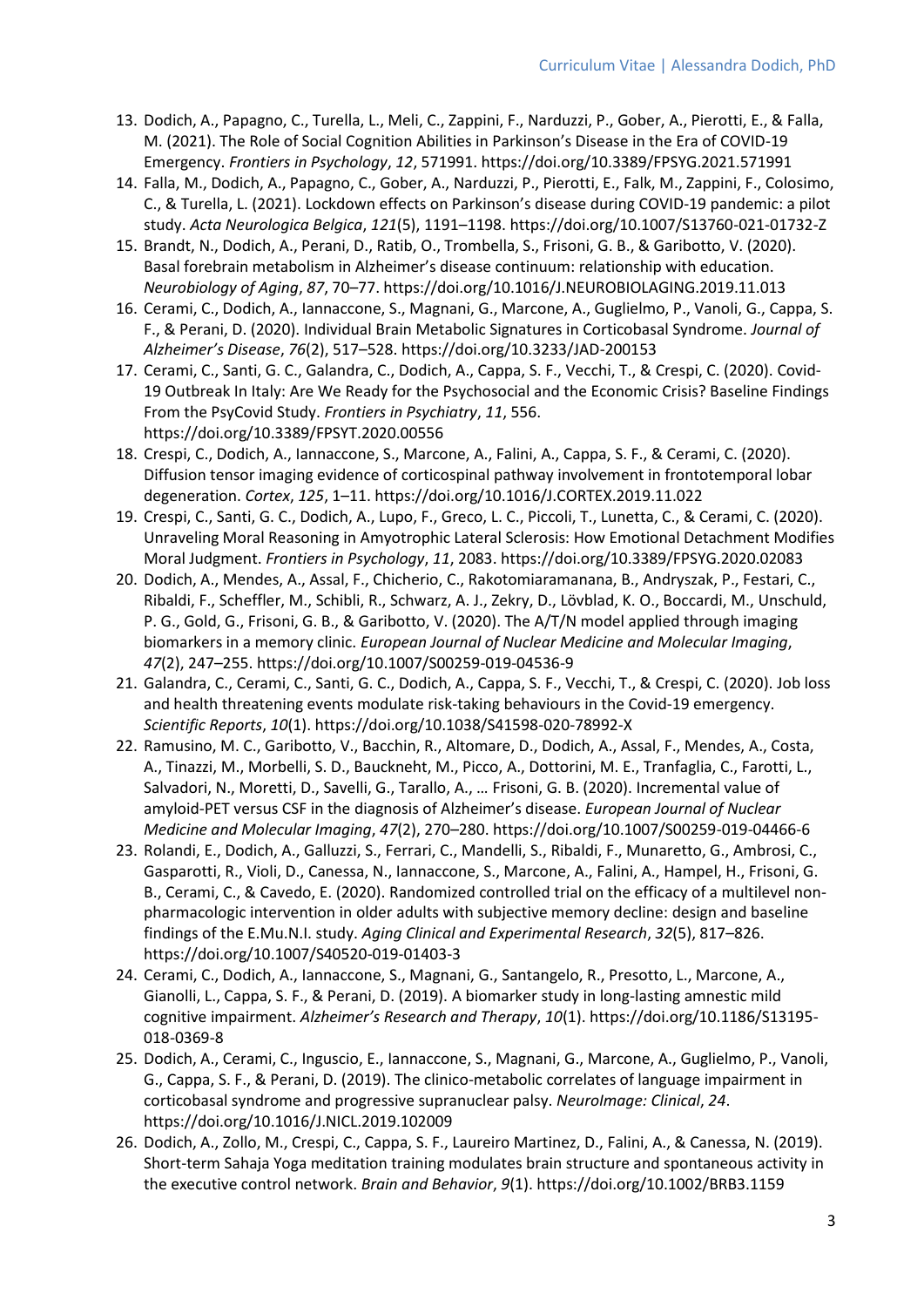- 27. Galbiati, A., Carli, G., Dodich, A., Marelli, S., Caterina, P., Cerami, C., Zucconi, M., & Ferini-Strambi, L. (2019). Qualitative scoring of the pentagon test: A tool for the identification of subtle cognitive deficits in isolated rem sleep behavior disorder patients. *Archives of Clinical Neuropsychology*, *34*(7), 1113–1120. https://doi.org/10.1093/ARCLIN/ACZ024
- 28. Realmuto, S., Dodich, A., Meli, R., Canessa, N., Ragonese, P., Salemi, G., & Cerami, C. (2019). Moral Cognition and Multiple Sclerosis: A Neuropsychological Study. *Archives of Clinical Neuropsychology*, *34*(3), 319–326. https://doi.org/10.1093/ARCLIN/ACY047
- 29. Crespi, C., Dodich, A., Cappa, S. F., Canessa, N., Iannaccone, S., Corbo, M., Lunetta, C., Falini, A., & Cerami, C. (2018). Multimodal MRI quantification of the common neurostructural bases within the FTD-ALS continuum. *Neurobiology of Aging*, *62*, 95–104. https://doi.org/10.1016/J.NEUROBIOLAGING.2017.09.019
- 30. Crespi, C., Laureiro-Martínez, D., Dodich, A., Cappa, S. F., Brusoni, S., Zollo, M., Falini, A., & Canessa, N. (2018). Improving innovative decision-making: Training-induced changes in fronto-parietal networks. *Brain and Cognition*, *128*, 46–55. https://doi.org/10.1016/J.BANDC.2018.11.004
- 31. Dodich, A., Carli, G., Cerami, C., Iannaccone, S., Magnani, G., & Perani, D. (2018). Social and cognitive control skills in long-life occupation activities modulate the brain reserve in the behavioural variant of frontotemporal dementia. *Cortex*, *99*, 311–318. https://doi.org/10.1016/J.CORTEX.2017.12.006
- 32. Dodich, A., Cerami, C., Cappa, S. F., Marcone, A., Golzi, V., Zamboni, M., Giusti, M. C., & Iannaccone, S. (2018). Combined socio-behavioral evaluation improves the differential diagnosis between the behavioral variant of frontotemporal dementia and Alzheimer's disease: In search of neuropsychological markers. *Journal of Alzheimer's Disease*, *61*(2), 761–772. https://doi.org/10.3233/JAD-170650
- 33. Canessa, N., Crespi, C., Baud-Bovy, G., Dodich, A., Falini, A., Antonellis, G., & Cappa, S. F. (2017). Neural markers of loss aversion in resting-state brain activity. *NeuroImage*, *146*, 257–265. https://doi.org/10.1016/J.NEUROIMAGE.2016.11.050
- 34. Cerami, C., Dodich, A., Greco, L., Iannaccone, S., Magnani, G., Marcone, A., Pelagallo, E., Santangelo, R., Cappa, S. F., & Perani, D. (2017). The role of single-subject brain metabolic patterns in the early differential diagnosis of primary progressive aphasias and in prediction of progression to dementia. *Journal of Alzheimer's Disease*, *55*(1), 183–197. https://doi.org/10.3233/JAD-160682
- 35. Layden, E. A., Cacioppo, J. T., Cacioppo, S., Cappa, S. F., Dodich, A., Falini, A., & Canessa, N. (2017). Perceived social isolation is associated with altered functional connectivity in neural networks associated with tonic alertness and executive control. *NeuroImage*, *145*, 58–73. https://doi.org/10.1016/J.NEUROIMAGE.2016.09.050
- 36. Cerami, C., Dodich, A., Lettieri, G., Iannaccone, S., Magnani, G., Marcone, A., Gianolli, L., Cappa, S. F., & Perani, D. (2016). Different FDG-PET metabolic patterns at single-subject level in the behavioral variant of fronto-temporal dementia. *Cortex*, *83*, 101–112. https://doi.org/10.1016/J.CORTEX.2016.07.008
- 37. Crespi, C., Cerami, C., Dodich, A., Canessa, N., Iannaccone, S., Corbo, M., Lunetta, C., Falini, A., & Cappa, S. F. (2016). Microstructural correlates of emotional attribution impairment in nondemented patients with amyotrophic lateral sclerosis. *PLoS ONE*, *11*(8). https://doi.org/10.1371/JOURNAL.PONE.0161034
- 38. Dodich, A., Cerami, C., Crespi, C., Canessa, N., Lettieri, G., Iannaccone, S., Marcone, A., Cappa, S. F., & Cacioppo, J. T. (2016). Differential Impairment of Cognitive and Affective Mentalizing Abilities in Neurodegenerative Dementias: Evidence from Behavioral Variant of Frontotemporal Dementia, Alzheimer's Disease, and Mild Cognitive Impairment. *Journal of Alzheimer's Disease*, *50*(4), 1011– 1022. https://doi.org/10.3233/JAD-150605
- 39. Dodich, A., Cerami, C., Iannaccone, S., Marcone, A., Alongi, P., Crespi, C., Canessa, N., Andreetta, F., Falini, A., Cappa, S. F., & Perani, D. (2016). Neuropsychological and FDG-PET profiles in VGKC autoimmune limbic encephalitis. *Brain and Cognition*, *108*, 81–87. https://doi.org/10.1016/J.BANDC.2016.07.010